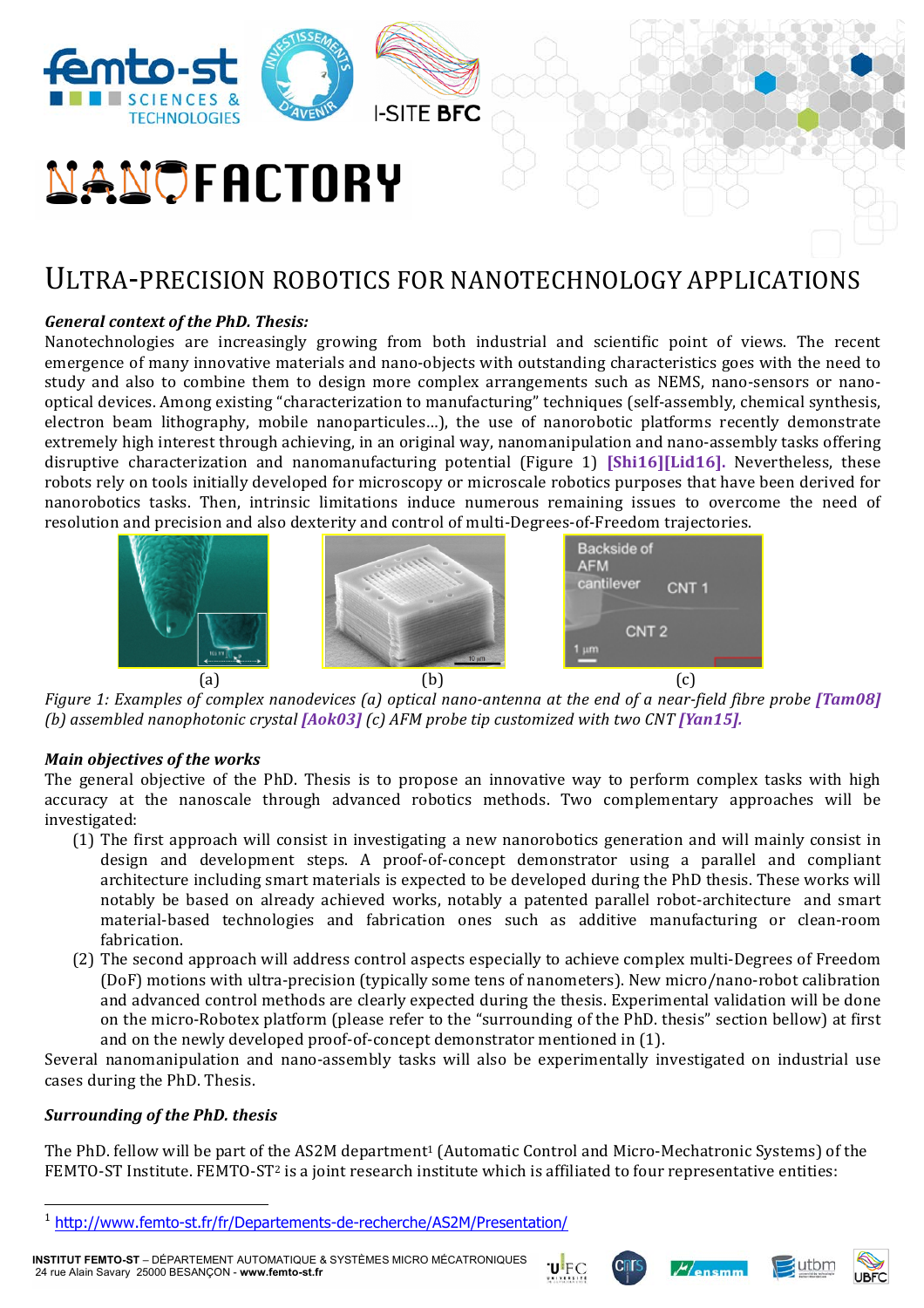

CNRS, UFC, ENSMM and UTBM. FEMTO-ST hires more than 700 employees (among biggest French laboratories in engineering sciences) involved in different fields of engineering science, it is A+ ranked (best mark at the national level). It is organized according to 7 research departments and runs a microfabrication technology center, which is recognized nation-wide. Among them, the AS2M department is one of largest teams involved in the fields of micronano-robotics, micromechatronics and control especially for micro and nano-assembly in Europe and in the world. PhD. Students benefit from a stimulating and fruitful working environment that enables them to get the best of their potential.

AS2M also hosts the MICRO-ROBOTEX platform that has been funded by the PIA (Programme d'Investissements d'Avenir) equipex program and is a part of the national network for platforms of excellence called ROBOTEX3. MICRO-ROBOTEX provides a highly competitive and very recent instrument at the international level to academic and industrial researchers in nanotechnologies. In particular, it is equipped of a SEM with a wide chamber, that includes a focusing ion beam, a gas injection system and 14 DoF manipulation micro/nano-stages inside the chamber. MICRO-ROBOTEX represents a unique environment for automated micro/nano-assembly and position/force feedback manipulation and characterization of samples. A specific interface has also been developed to enable real-time interaction with all equipment's which offers the possibility to achieve simultaneously and dynamically several motions, collect and use multiple sensory feedback in a unique way. Figure 2 shows an example of a  $20\mu$ mx10 $\mu$ mx10 $\mu$ m (ou  $\mu$ m à la fin) house that has been assembled and fixed at the tip of an optical fibre (proof-of-concept realized for the industry exhibition Micronora 2016 to demonstrate the wide capability for optical fibber-tips functionalisation through robotics).



*Figure 2: Illustration of MICRO-ROBOTEX abilities in handling and nano-assembly. The house is 20 µm in length, 10 um* in width. The walls have been made by folding 1um-thick silica film.

# *Technical means available for the thesis:*

MICROROBOTEX platform, computers, softwares (Matlab, Solidworks, Catia, Comsol Multiphysics), experimental set-up for research scale validation of results, funds for additional needs such as fabrication and participation to international conferences.

# *Requested skills*

-

Profiles based on/or merging competencies of robotics with a high interest on experimentation will be considered with a great attention. Mechatronics, instrumentation, knowledge related to the micro and nanoscales as well as

- <sup>2</sup> http://www.femto-st.fr/
- <sup>3</sup> http://projects.femto-st.fr/microrobotex/fr

**INSTITUT FEMTO-ST** – DÉPARTEMENT AUTOMATIQUE & SYSTÈMES MICRO MÉCATRONIQUES 24 rue Alain Savary 25000 BESANÇON - **www.femto-st.fr**





 $M$ ensmm